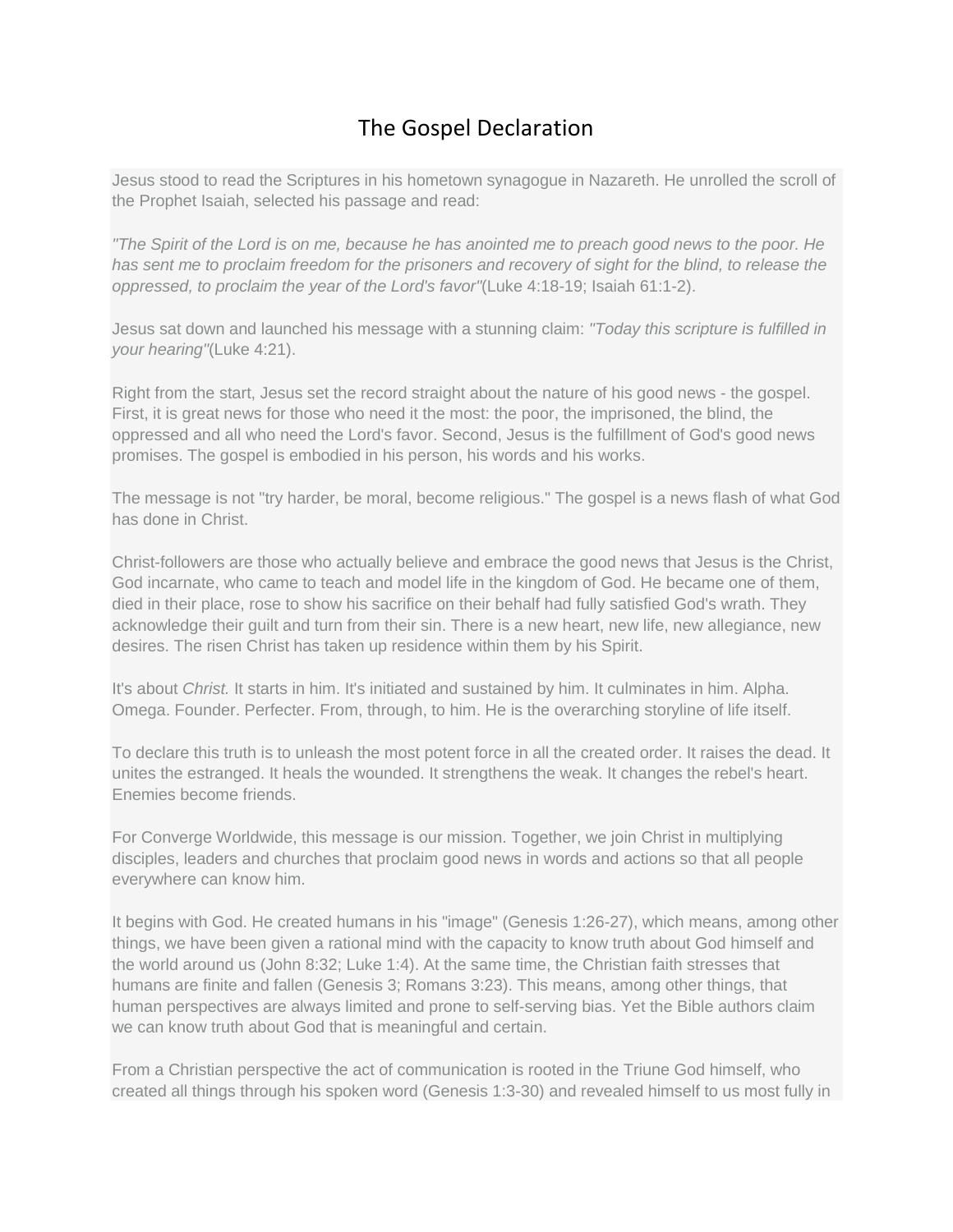Jesus, the very "Word" of God (John 1:1-3; Hebrews 1:1-3). Humans communicate because we are made in the image of the communicating God. This is the basis for the Christian conviction that God has graciously condescended to use human language in written form, the Bible, to sufficiently and accurately communicate his mind and will to us. The Bible is God's Word revealed in human language.

Knowing the truth matters. The Bible is a unique book; there is no other like it. It is capable of being read, understood and used as a guide for life transformation. It is inspired (or "breathed out") by God (2 Timothy 3:16), and it is accessible to humans because it was written in real human languages, not abstract or mystical codes. It is clear and straightforward enough to be understood by the simplest of minds, and yet deep and complex enough to challenge the most brilliant. Accessible, transcendent.

The Bible is primarily concerned with transforming people into new creatures, fully reconciled to God and to others. It is not exhaustive in what it proclaims. There is much more that could be said on practically any topic the Bible discusses. But what it does proclaim is sufficient to accomplish its purposes (John 20:30-31; 21:25). The Bible tells us everything we need to know in order to respond to God's offer of salvation through Jesus Christ.

Living the truth matters. The gospel goes beyond rational arguments, beyond mere orthodoxy. "Knowing the truth" engenders "living the truth," as demonstrated in the life of Jesus, who is "the way, the truth and the life" (John 14:6). The good news extends an invitation. Will we trust and follow the person of Jesus Christ? The gospel story must become our story.

The gospel is the good news of what God has done in Jesus Christ. It encompasses all that God did in preparing for the first coming of Jesus Christ, as well as everything he will do in the restoration of all creation in a new heaven and a new earth after his second coming. The first section of the Bible (the Old Testament) is all about the promise of a coming King who would rescue God's people from their most serious problem: sin and its consequences. The second section of the Bible (the New Testament) is all about the coming of that King into our world and all he accomplished to fulfill the promise of God to save us.

# **A. The Old Covenant:**

#### **Creation, fall, reconciliation... preparation**

God created all things at the beginning, and it was all "very good." But the first man and first woman (Adam and Eve) did not trust God enough to obey him. Despite living in the paradise-like garden in which God had placed them, they were not satisfied. Believing they knew a better way, they rebelled against God by defiantly disobeying his command. Their sin brought alienation in their relationship with God, each other and the created realm. Their sin introduced the penalty of death.

God worked to repair sin's damage through promises and relationships he established with humanity. Early on, God chose one man (Abraham) through whom he promised to bless all the peoples of the earth (Genesis 12:1-3).

Hundreds of years later, God used Moses to miraculously deliver his people "Abraham's descendants" from Egypt, where they had been enslaved. The Lord gave them the Law, which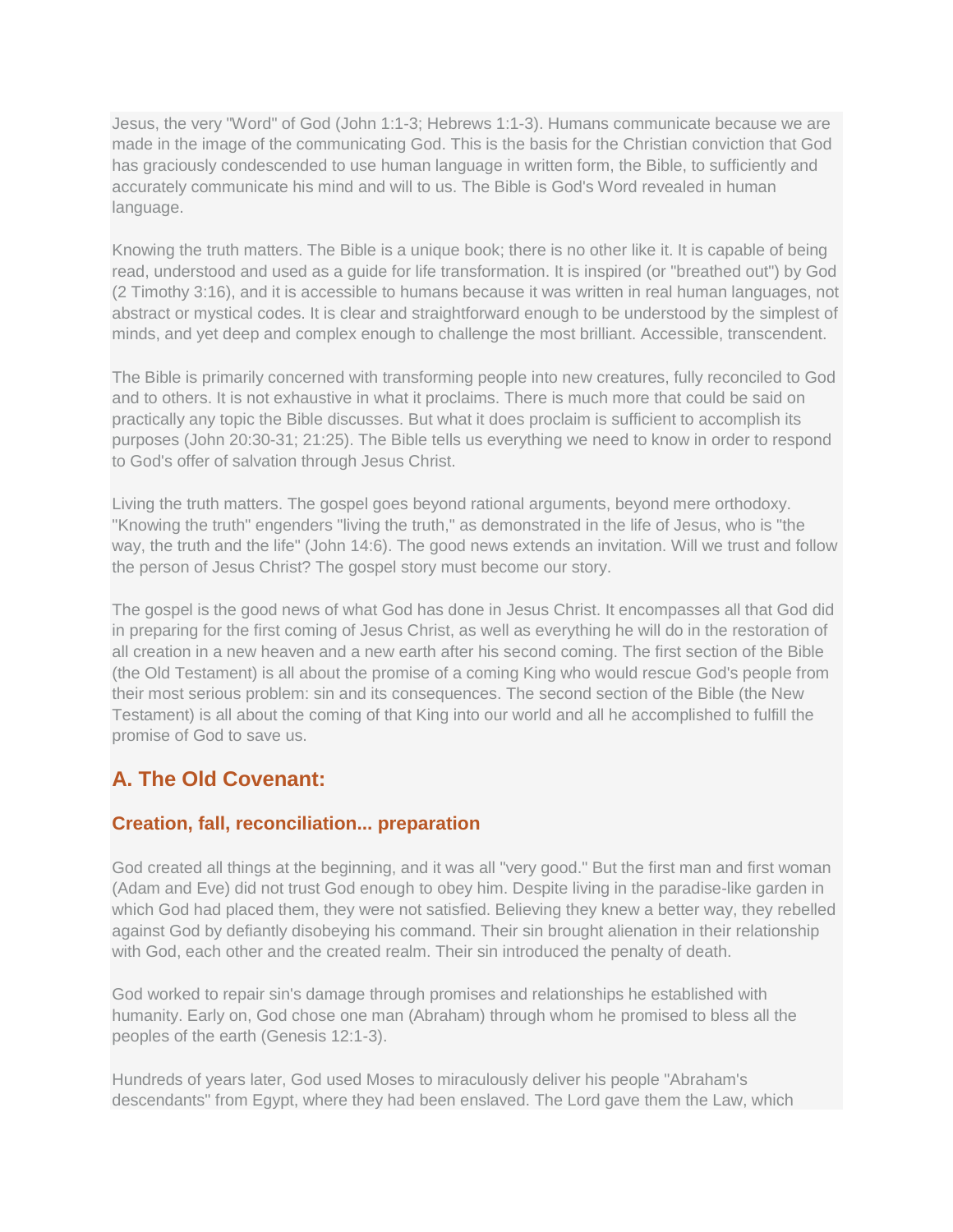provided them with guidelines for how to live in right relationship with God (Genesis 26:5; Exodus 24:7-8).

Generations after Moses, God established David as his chosen king, and he guaranteed that a king from his line would always sit on the throne of God's kingdom on earth (2 Samuel 7:13).

This pointed the way to the New Covenant declared by the prophet Jeremiah (Jeremiah 31:31- 34), as Jesus, the Messiah, is introduced to us in the New Testament as the Son of David, Son of Abraham(Matthew 1:1). Jesus is the fulfillment of all that God was doing throughout the Old Testament period to reconcile the world to himself.

# **B. The New Covenant:**

#### **Fulfillment, redemption, completion**

Good news! The promised King arrived! His mission and message all echo the theme of the king promised through the Old Testament son of Adam, son of Abraham, son of David. Jesus embodied and proclaimed good news. He displayed his authority by signs and wonders. He was rejected, betrayed and denied. Yet a cadre of followers was bound together by truth, grace and a Spiritanointed calling. They became witnesses of his death and resurrection.

What appeared from a human standpoint to be nothing more than the cursed death of a criminal on a cross turned out to be the focal point of the gospel. Jesus Christ, the promised King, put to death for the forgiveness of our sins. Raised to new life as proof that God accepted his sacrifice on our behalf. Our sins transferred to him. His righteousness transferred to us.

The resurrection of Jesus Christ gives a foretaste of our future, the future kingdom. He is a picture of what restored humanity will look like. One day God will complete his mission of healing the whole universe, returning everything back to the way it was created to be, under the loving leadership of Jesus Christ, the King. God will live with his people again. All will be the way God desired it to be. Satan's kingdom of darkness and all of its evil powers will be entirely done away with and the reign of God will finally be whole, complete, fully revealed, everlastingly beautiful!

This is the story entrusted to us who follow the King so that we might share it with all the peoples of the world just as God intended.

When Jesus began his preaching ministry, fully aware of all that God had done throughout history to prepare for his coming, he declared: "The time is fulfilled the kingdom of God is at hand; repent and believe in the gospel" (Mark 1:15, NASB). Indifference to the saving initiative of God in history is not an option. It demands a personal response of faith. This is the same way the apostle Paul summarized his own message: "testifying both to Jews and Greeks of repentance toward God and of faith in our Lord Jesus Christ" (Acts 20:21).

To repent is to turn from sin to Christ. It involves understanding that I am guilty of sinning against God, and personally deciding to turn from rebellion to follow Christ. It is inseparable from saving faith - not a work of penance or human effort.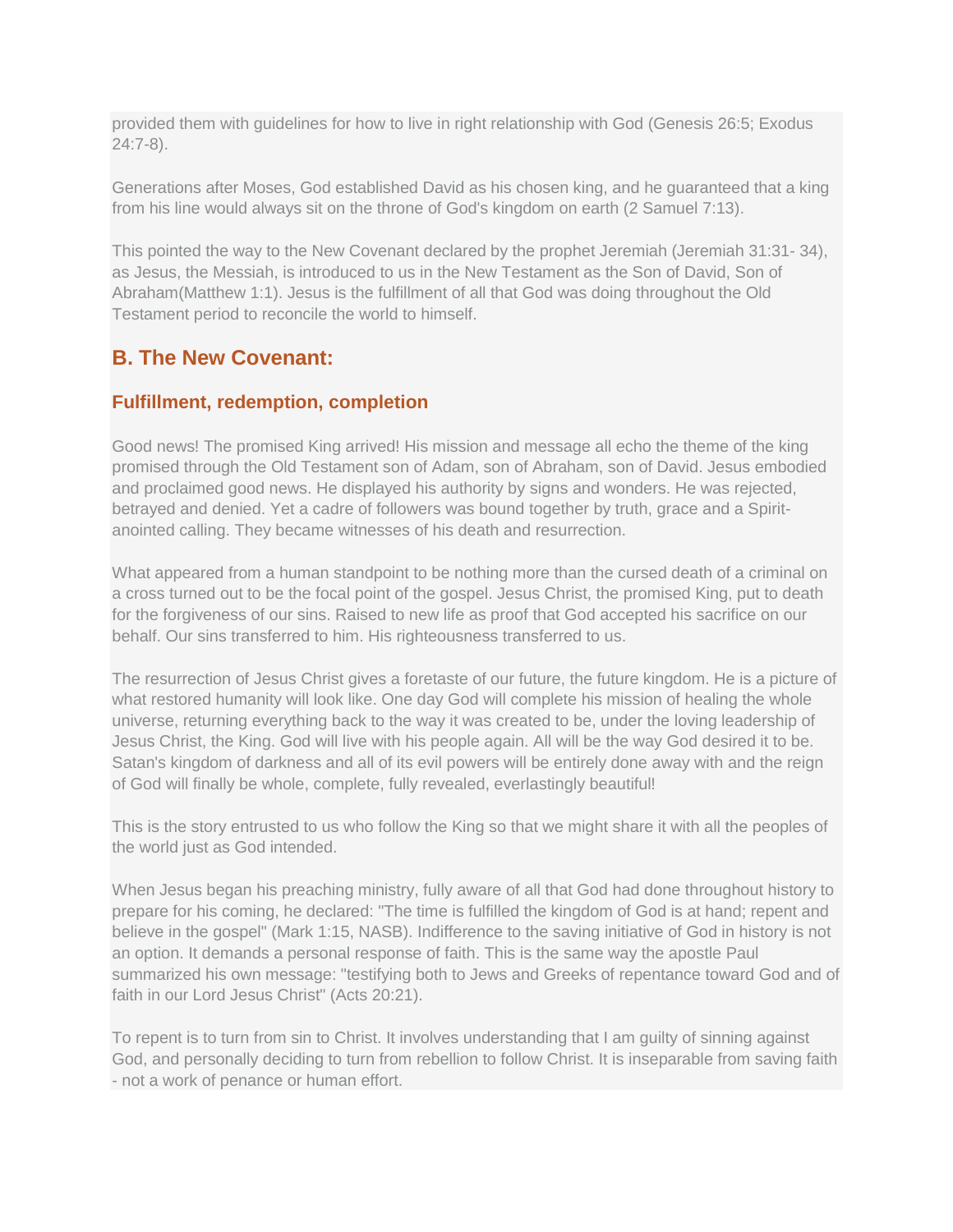Faith is more than mere optimism or belief in certain historical facts concerning Christ. Even demons know the truth about God and his salvation. In contrast, genuine saving faith includes an element of personal trust in Jesus Christ to save me. There is a subjective confidence that Christ's perfect life and voluntary sacrifice are sufficient for the forgiveness of my sins and to secure my eternal acceptance by God.

Having personally embraced a new life of faith, I publicly declare my faith in Christ through baptism. The act of being plunged beneath the water and brought back up again pictures my personal union with Christ in his death, burial and resurrection (Romans 6:3-4). While the physical act of baptism itself does not save, there is power in the gospel picture it presents to those who witness it. Submitting to the ordinance becomes an act of obedience to Christ. The New Testament practice of immersion was the very means of appealing to God through Christ for a clear conscience (1 Peter 3:21) and identifying with his redeeming actions buried to sin and raised to Christ's new life.

This new life makes a discernible difference in the way we respond to circumstances and relate to others. It's actually the fruit the Holy Spirit produces when he takes up residence in us. In short, the mark of a Christ-follower is a growing likeness to Jesus. The apostle John said, "This is how we know we are in him. Whoever claims to live in him must walk as Jesus did" (1 John 2:5-6).

The gospel changes everything! In fact, it becomes the very lens through which we look at all of life and its challenges. The Holy Spirit empowers the spread and impact of Christ's good news in individual lives, communities and culture.

## **A. The gospel impacts culture**

From the moment of birth, each of us learns the special shared knowledge of our community called culture. Culture guides how we share meaning through language and symbols, how we classify appropriate and inappropriate behaviors and how we develop the skills necessary to survive and interact.

While it is not humanly possible to be completely free of cultural biases, an awareness of our worldview and an appreciation of other biblically grounded expressions of the gospel can facilitate the spread of the gospel and fellowship across cultures. Multicultural synergy enables Christ's church to worship and witness with greater beauty and fullness.

The gospel transcends all cultures. The essential truths of the gospel can be expressed in any language or clothed in any culture. At the same time, every culture is marred by the sinfulness of people. The realization that we will always be, to some extent, culture-bound should lead to humility and interdependence in the global body of Christ. Christ-followers need to be able to distinguish the essentials of the gospel from our cultural expression of the gospel. The Bible is the sole infallible source of the gospel in every setting and situation.

The gospel is countercultural. The gospel gives us a place to stand and exercise discernment over our culture, so that we live individually and corporately as radical, redeemed Christ-followers. We rely on the Bible and the guidance of the Holy Spirit in the lifelong task of learning and living out the gospel.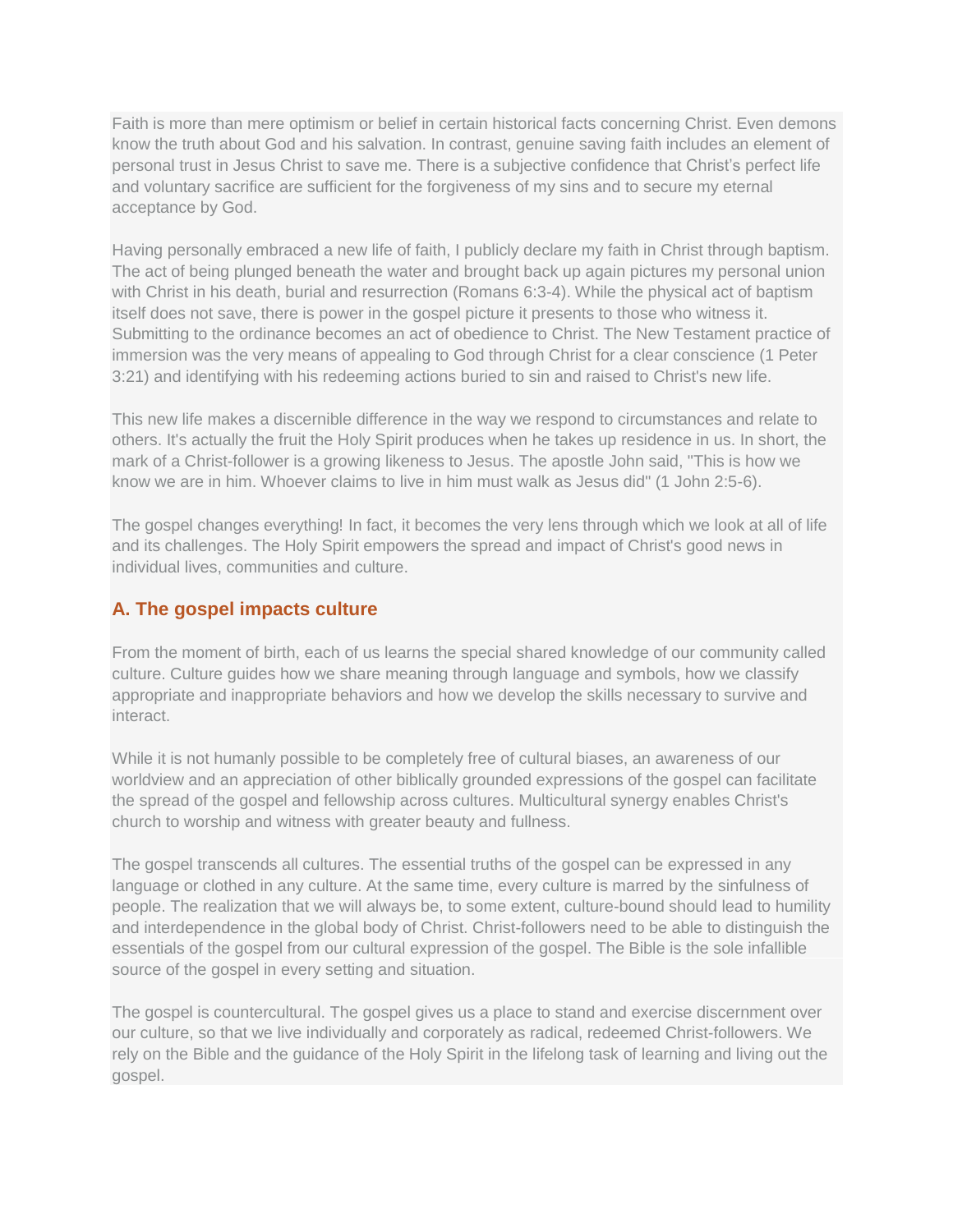The gospel transforms culture. The gospel transforms our beliefs, values and behaviors and results in a new, shared culture that is an imperfect reflection of the coming kingdom of God. The gospel also compels us to impact lives and communities with the transforming power of Christ's love and truth (Matthew 5:1-16).

Cultural discernment is crucial for our ministries. We need to be clear on the core essentials of the gospel. This understanding has been passed down through the centuries by faithful followers of Christ, and it comes to each of us from our knowledge of the Word of God as guided by the Holy Spirit. At the same time we must acknowledge the influence of culture on our understanding of the gospel, in the historical development of our theology and in our comfort with varied expressions of the gospel. Such awareness helps us embrace the good and confront the evil in our lives and communities. Ultimately we must attempt to communicate and demonstrate the gospel in humble and culturally informed ways without sacrificing its essential truths.

## **B. The gospel changes individuals**

Our goal as Christ-followers is the functional centrality of the gospel in our lives. Like the New Testament writers, the truth of the gospel shapes our thinking and conduct in a way that produces Christ-like love and holiness - putting his kingdom values into practice in the power of the Holy Spirit. Humility, boldness, dependency and the assurance of his presence replace self-reliance, pride, selfishness and many other sins that must be confessed in order to see God's glory revealed and for transformation to take place.

## **C. The gospel brings individuals together into true community**

In order to see spiritual transformation occur within ourselves, we must become deeply involved in authentic and life-changing relationships with others. God's design is for human beings to be involved "in community" not alone or isolated. Jesus prayed that we would experience unity, a concept foundational to spiritual transformation.

This oneness in Christ is to be expressed in local churches where the Lord is worshiped, his Word studied, his people loved, his generosity expressed, his delight in prayer honored, his gospel spread and his ordinances observed under the authority and discipline of godly leaders.

#### **D. The gospel transforms communities through serving others**

Being missional begins with a profound conviction that we are invited to join in the mission of God and that the church does not exist for itself, but rather to glorify God and to reach out to the world around us. This goes beyond converting people, to learning and practicing a powerful togetherness, seeking to be faithful to God's promises while serving and welcoming families, singles, the poor, single- parents, the handicapped, the elderly, disillusioned people, immigrants and strangers. They are not simply a "project" but human beings who bear the image of God and are intended objects of Christ's love.

If Jesus pitched his tent among us, we too must pitch our tents among the people. We are to live as missional people and not as self-centered consumers of spiritual goods -- to be incarnational, reflecting the presence of Jesus wherever there is need that can be met in his name.